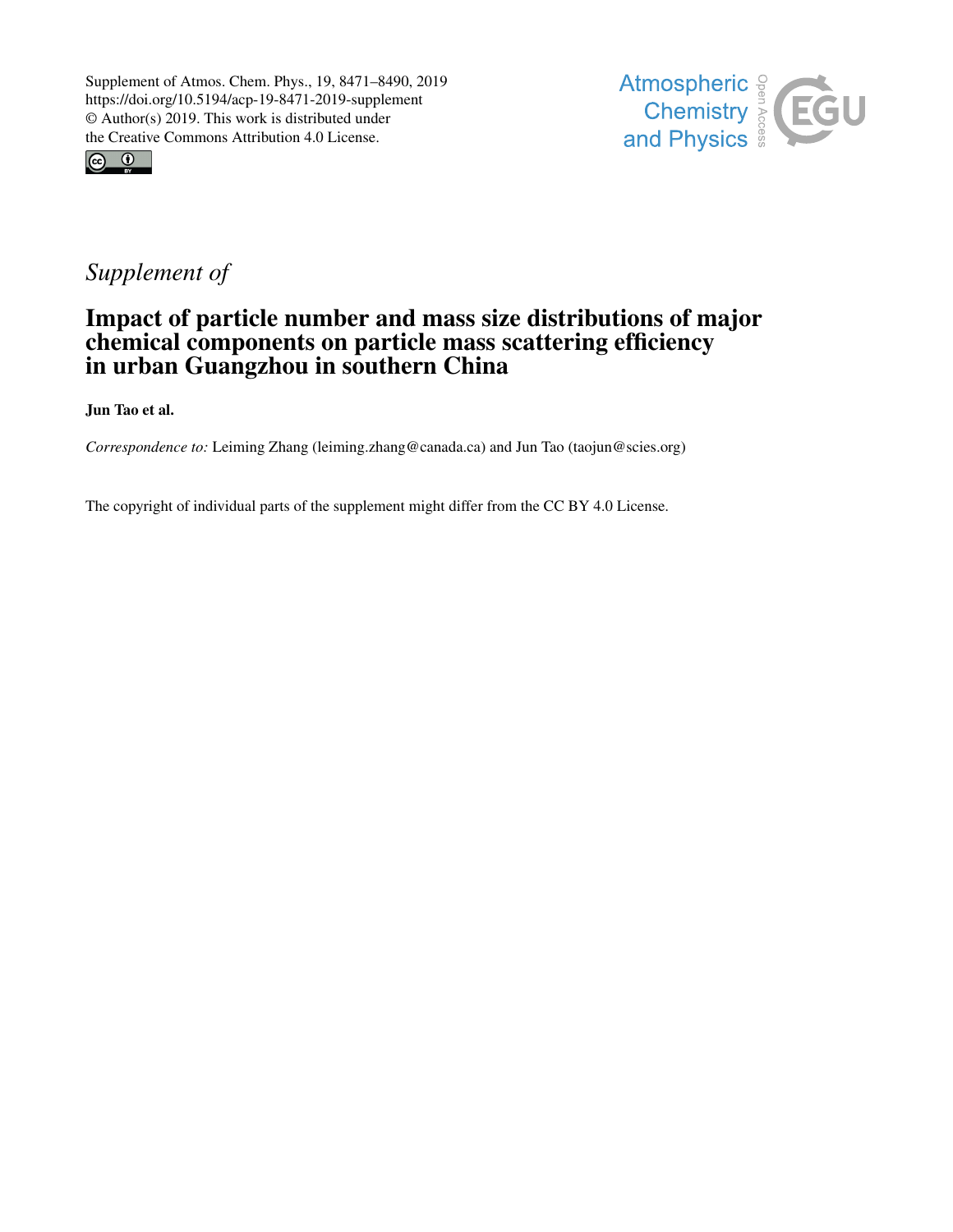## **Contents:**

- **Section S1**. Description of the procedure generating the continuous mass size distribution
- **Table S1**. The refractive indices and densities of chemical species.
- **Figure S1**. The estimated particle losses in different sizes from the tube.
- **Figure S2**. Correlations between particle and their chemical compositions by the sizesegregated samples and those by the  $PM_{10}/PM_{2.5}$  samples.
- **Figure S3**. Single particle scattering efficiencies of the dominant chemical species.
- **Figure S4**. Continuous log-normal size distributions of seasonal average densities in four seasons.
- **Figure S5**. Continuous log-normal size distributions of  $K^+$  in four seasons.
- **Figure S6.** Correlations between  $Ca^{2+}$  and fine soil concentrations  $(2.20[A1]+2.49[Si]+1.63[Ca]+2.42[Fe]+1.94[Ti])$  in four seasons in Guangzhou during 2014.
- Figure S7. Correlations between filter-base and online NO<sub>3</sub><sup>-</sup> concentrations in four seasons in Guangzhou.
- **Figure S8**. Correlations between the measured  $b_{sp}$  (<100  $\mu$ m) at wavelength of 520 nm under dry condition (relative humidity <30%) and estimated  $b_{sp}$  (<10 μm) using average MSEs of chemical species at wavelength of 550 nm under dry condition (relative humidity =40%) in four seasons.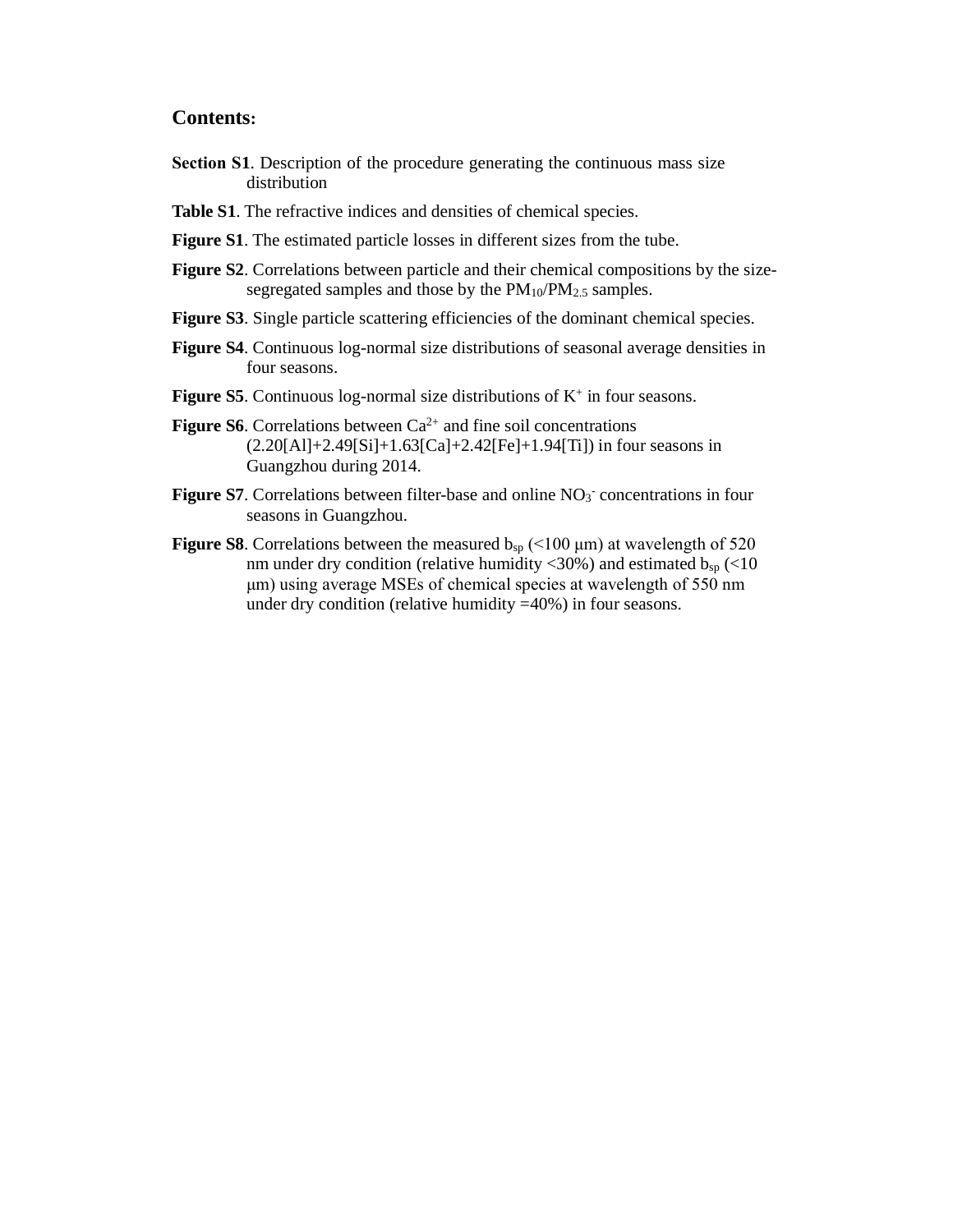## **Section S1. Description of the procedure generating the continuous mass size distribution**

The total  $(PM_{10})$  mass concentration is first obtained by summing those from every stage of Anderson cascade sampler. In the example shown below, concentration at the nine stages were 1.04, 1.18, 0.92, 0.60, 0.18, 0.16, 0.11, 0.09, and 0.05, respectively, and the total mass concentration was  $4.33 \,\mu g \, \text{m}^{-3}$ .

| Stage          | Size Range          | <b>Mass</b> | $D_a(\mu m)$ | Cumulative mass $\langle D_a \rangle$ | Cumulative % $\langle D_a$ |
|----------------|---------------------|-------------|--------------|---------------------------------------|----------------------------|
| $\mathbf{0}$   | $9.0 - 10 \mu m$    | 0.05        | 10           | 4.33                                  | 100.00%                    |
| 1              | $5.8 - 9.0 \mu m$   | 0.09        | 9            | 4.28                                  | 98.9%                      |
| 2              | $4.7 - 5.8 \mu m$   | 0.11        | 5.8          | 4.19                                  | 96.8%                      |
| 3              | $3.3 - 4.7 \mu m$   | 0.16        | 4.7          | 4.08                                  | 94.2%                      |
| $\overline{4}$ | $2.1 - 3.3 \mu m$   | 0.18        | 3.3          | 3.92                                  | 90.5%                      |
| 5              | $1.1 - 2.1 \mu m$   | 0.60        | 2.1          | 3.74                                  | 86.4%                      |
| 6              | $0.65 - 1.1 \mu m$  | 0.92        | 1.1          | 3.14                                  | 72.5%                      |
| 7              | $0.43 - 0.65 \mu m$ | 1.18        | 0.65         | 2.22                                  | 51.3%                      |
| F              | $< 0.43 \mu m$      | 1.04        | 0.43         | 1.04                                  | 24.0%                      |

The cumulative mass of particles smaller than 0.43  $\mu$ m was 1.04  $\mu$ g m<sup>-3</sup>, or 24.0% of the total, and that of particles smaller <1.1  $\mu$ m was 3.14  $\mu$ g m<sup>-3</sup>, or 72.5% of the total. Assuming a log-normal particle size distribution, the cumulative percentage of particles with sizes less than a given diameter is considered as the probability of the log-normal size distribution. Thus, we plot the cumulative percentage of particle with size less than each given diameter in the log-probability coordinate system with  $D<sub>a</sub>$  as the ordinate and the cumulative percent less than  $D_a$  as the abscissa.

For a log-normal particle size distribution, the mass mean aerodynamic diameter (MMAD) corresponds to the 50% cumulative percentage (here marked as 50% diameter), and the particle size geometric standard deviation (σ) is given by:  $\sigma = (84.13\%$ diameter /  $15.87\%$  diameter)<sup>1/2</sup>, where 84.13% diameter and 15.87% diameter correspond to the diameters of the 84.13% and 15.87% cumulative probability, respectively.

For simple calculation, we use the coordinate system with  $log D<sub>a</sub>$  as the ordinate and the inversion of cumulative percentage less than  $D_a$  of a standard normal distribution as the abscissa to represent the log-probability coordinate system mentioned above. The inversion value of the cumulative percentage can be calculated using the 'NORM.S.INV' function in the Microsoft Excel. For a log-normal distribution, the  $logD<sub>a</sub>$  values linearly correlate with the inversion values as shown in the figure below.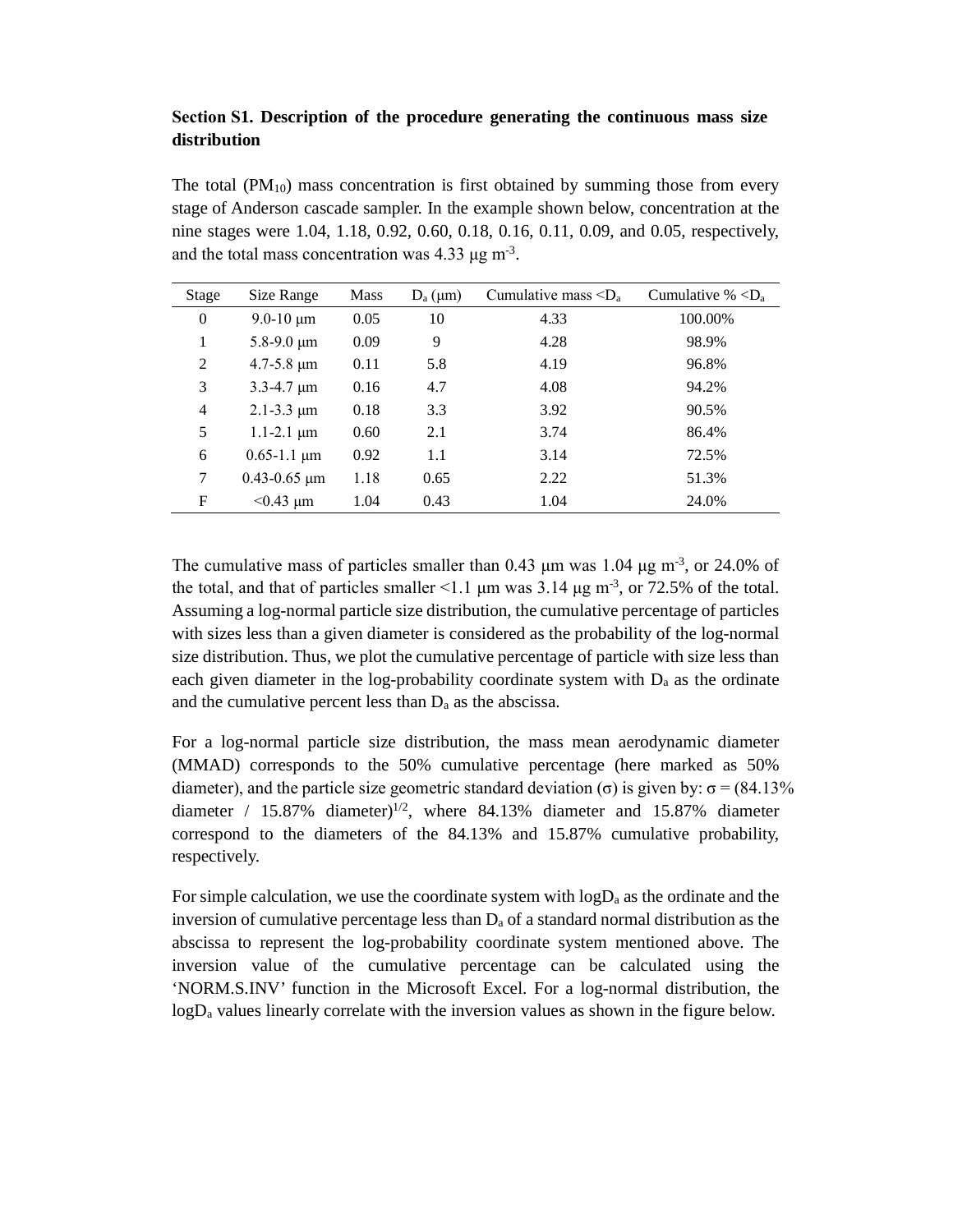

Inversion of the cumulative probability of the standard normal distribution

For the standard normal size distribution, the inversion value of zero corresponds to the 50% cumulative probability of the distribution. Thus, the y-intercept of the linear regression of logDa against the inversion (i.e., -0.1368 in this example) represents the 50% diameter, i.e., the log(MMAD). The inversion values 1 and -1 correspond to the 84.13% and 15.87% cumulative probability, respectively, of the size distribution. Thus, the logσ can be calculate as the slope value (i.e., 0.4749 in this example) of the linear regression. As a result, the MMAD and σ of the log-normal distribution can be estimated as 0.73 and 2.98 μm in this example.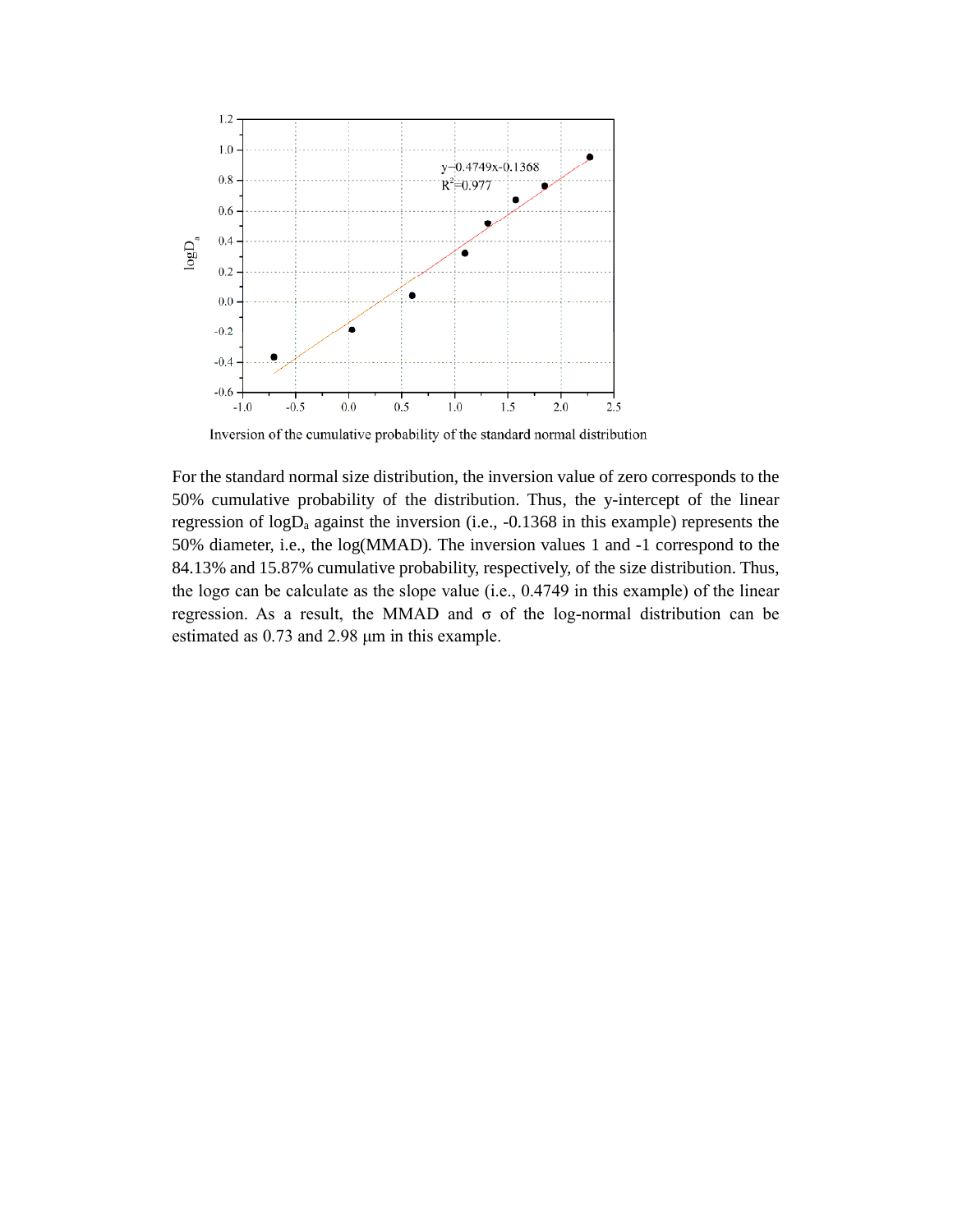| Chemical species                | refractive index | density<br>$(g \text{ cm}^{-3})$ | Chemical species                  | refractive index | density<br>$(g \text{ cm}^{-3})$ |
|---------------------------------|------------------|----------------------------------|-----------------------------------|------------------|----------------------------------|
| NaC <sub>1</sub>                | $1.54 - 0i$      | 2.16                             | Ca(NO <sub>3</sub> ) <sub>2</sub> | $1.53 - 0i$      | 2.50                             |
| NaNO <sub>3</sub>               | $1.59-0i$        | 2.26                             | H <sub>2</sub> O                  | $1.33 - 0i$      | 1.00                             |
| Na <sub>2</sub> SO <sub>4</sub> | $1.48 - 0i$      | 2.68                             | OM                                | $1.55 - 0i$      | 1.40                             |
| $(NH_4)_2SO_4$                  | $1.53 - 0i$      | 1.76                             | EC                                | $1.80 - 0.54i$   | 1.50                             |
| NH <sub>4</sub> NO <sub>3</sub> | $1.55 - 0i$      | 1.73                             | element<br>crustal<br>oxides      | $1.56 - 0.01i$   | 2.66                             |
| $K_2SO_4$                       | $1.49 - 0i$      | 2.66                             | unidentified<br>fraction          | $1.58 - 0.01i$   | 2.00                             |
| CaSO <sub>4</sub>               | $1.57 - 0i$      | 2.61                             |                                   |                  |                                  |

**Table S1**. The refractive indices and densities of chemical species.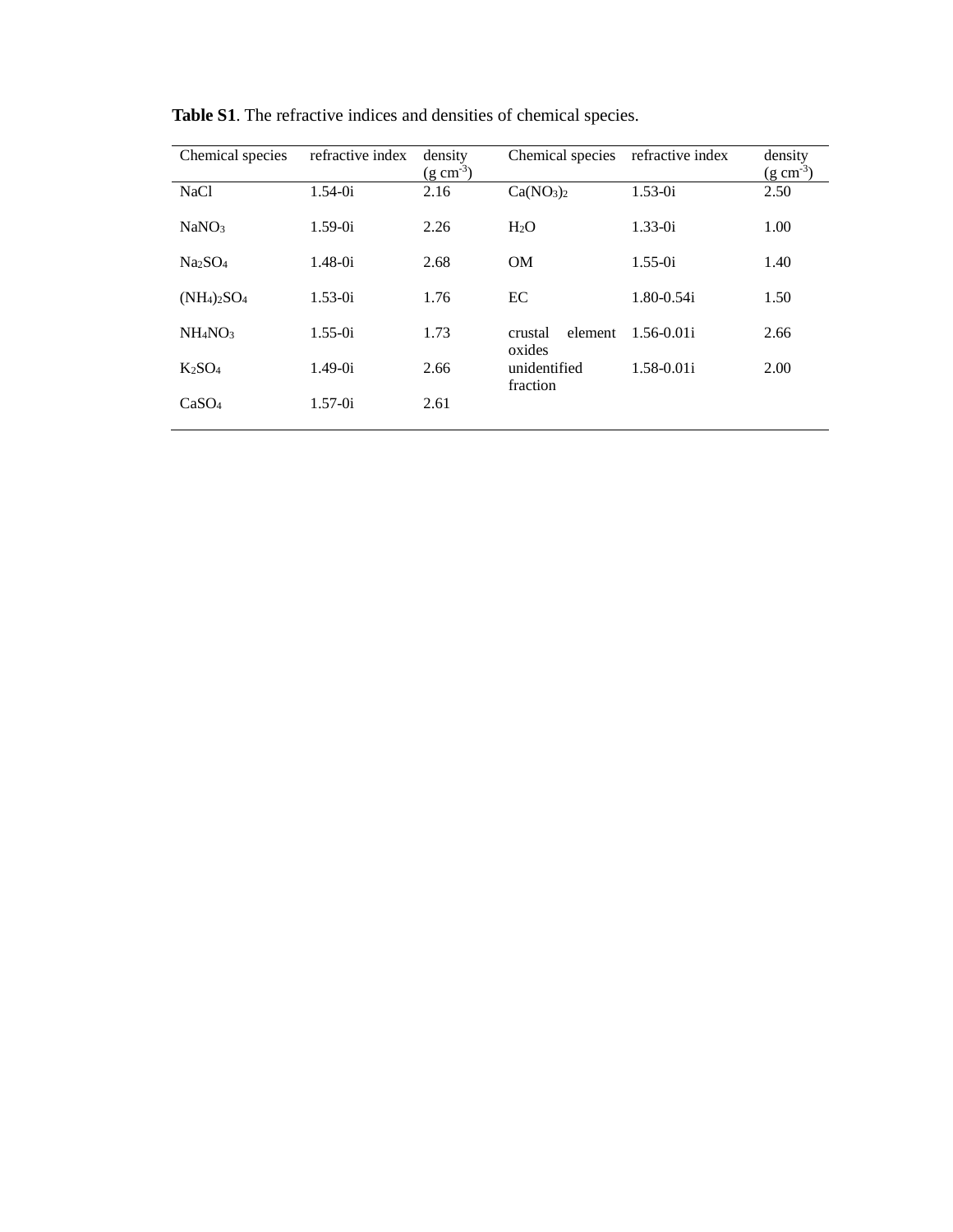

**Figure S1**. The estimated particle losses in different sizes from the tube.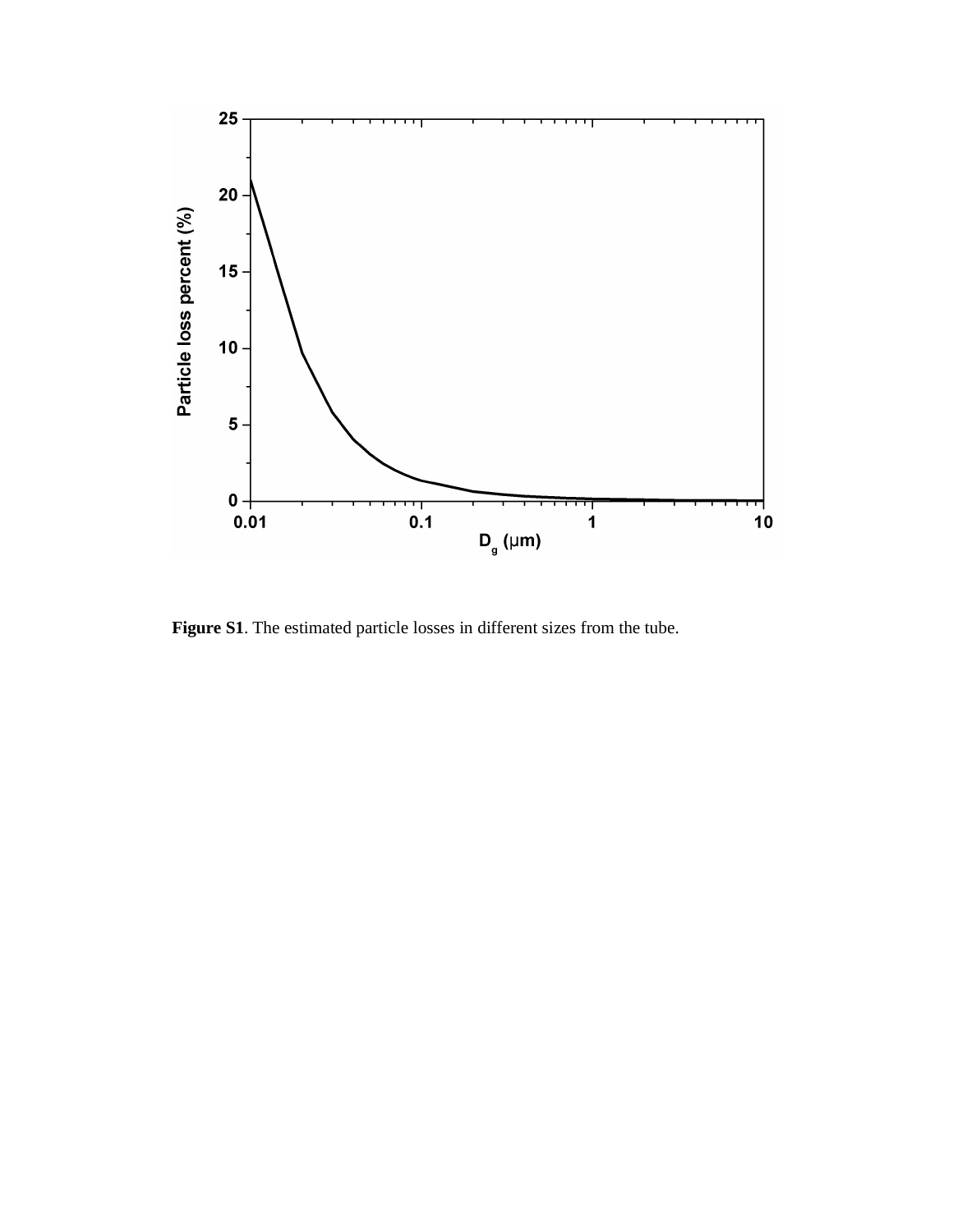

**Figure S2**. Correlations between particle and their chemical compositions by the sizesegregated samples and those by the PM<sub>10</sub>/PM<sub>2.5</sub> samples.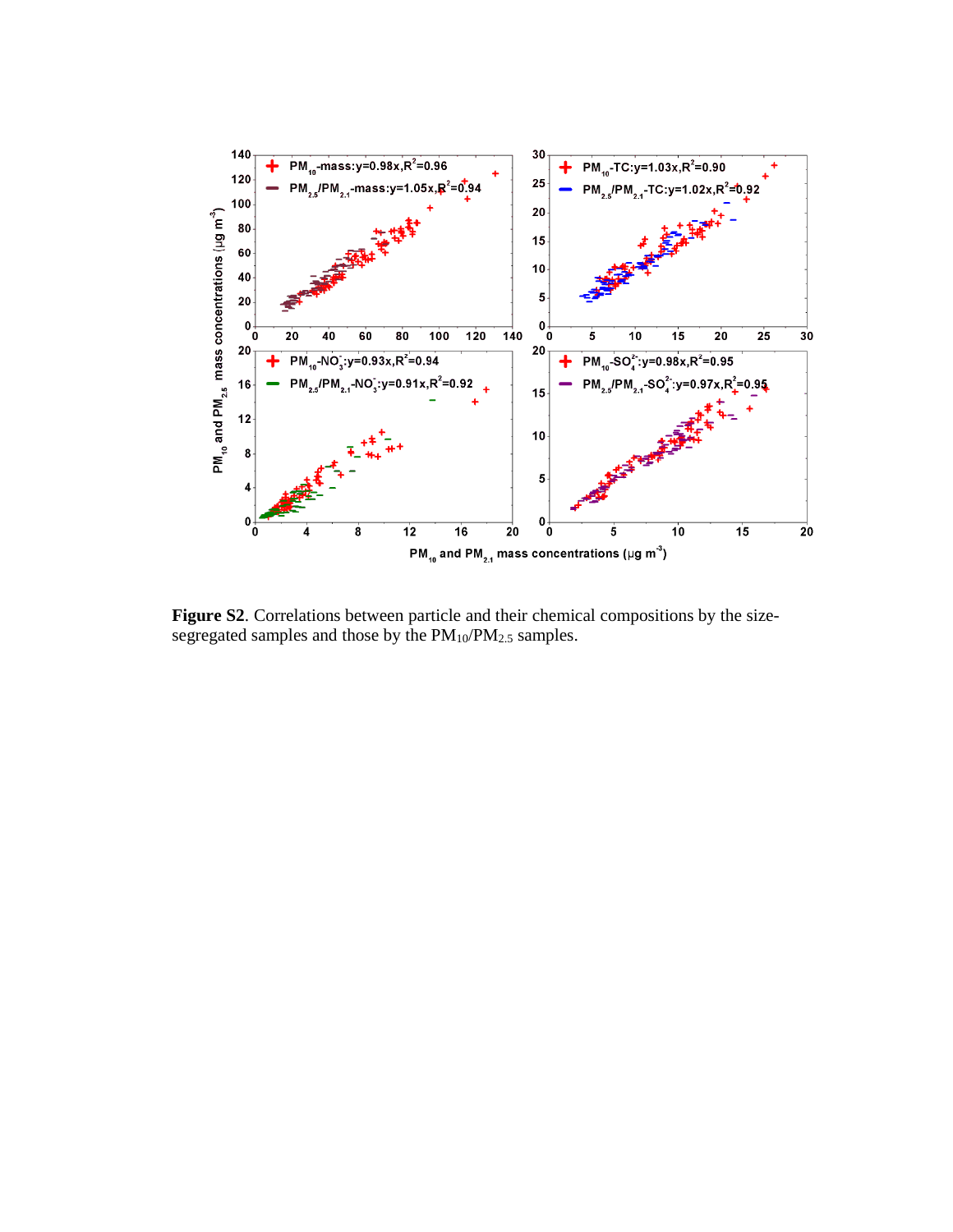

Figure S3. Single particle scattering efficiencies of the dominant chemical species.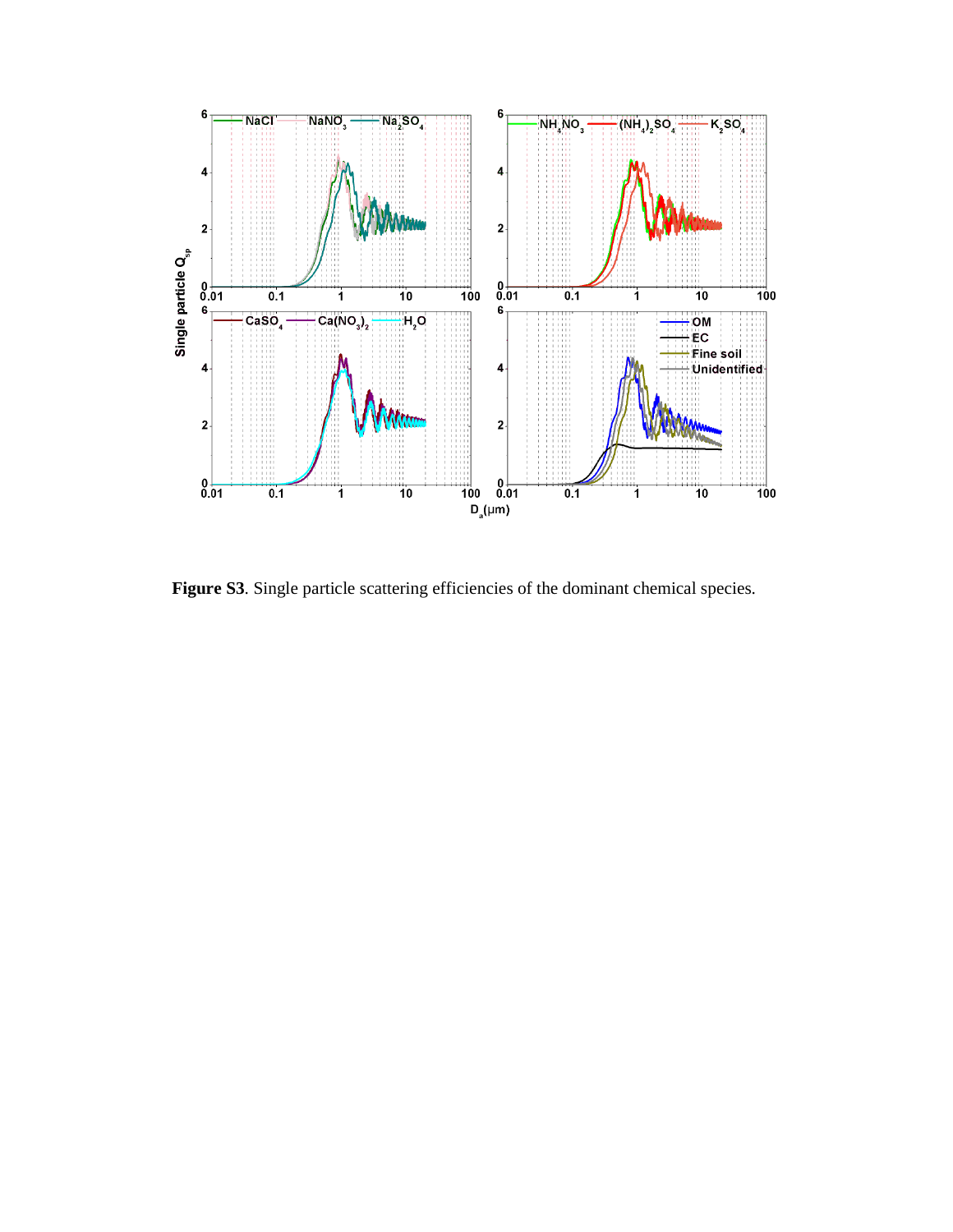

**Figure S4**. Continuous log-normal size distributions of seasonal average densities in four seasons.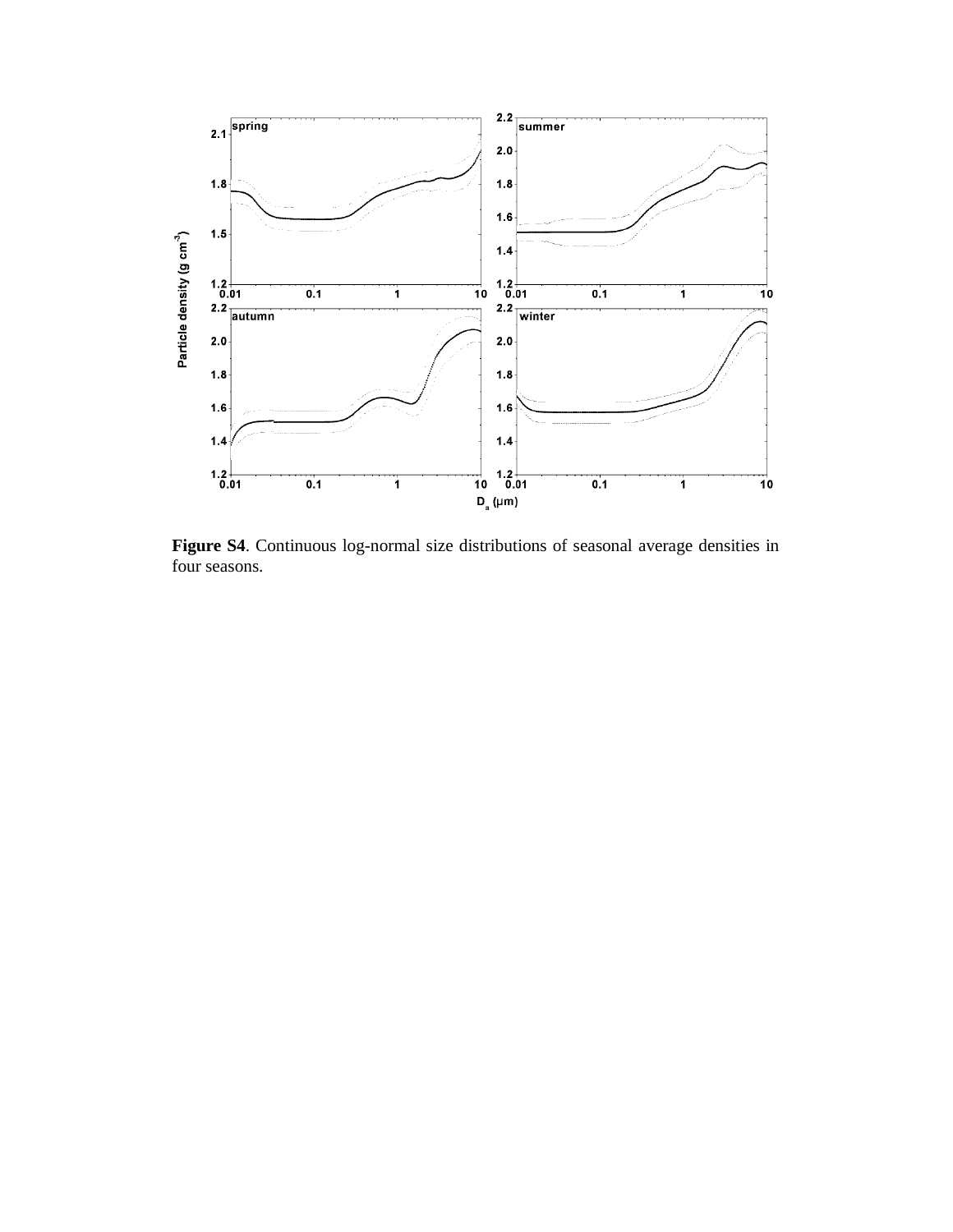

Figure S5. Continuous log-normal size distributions of  $K^+$  in four seasons.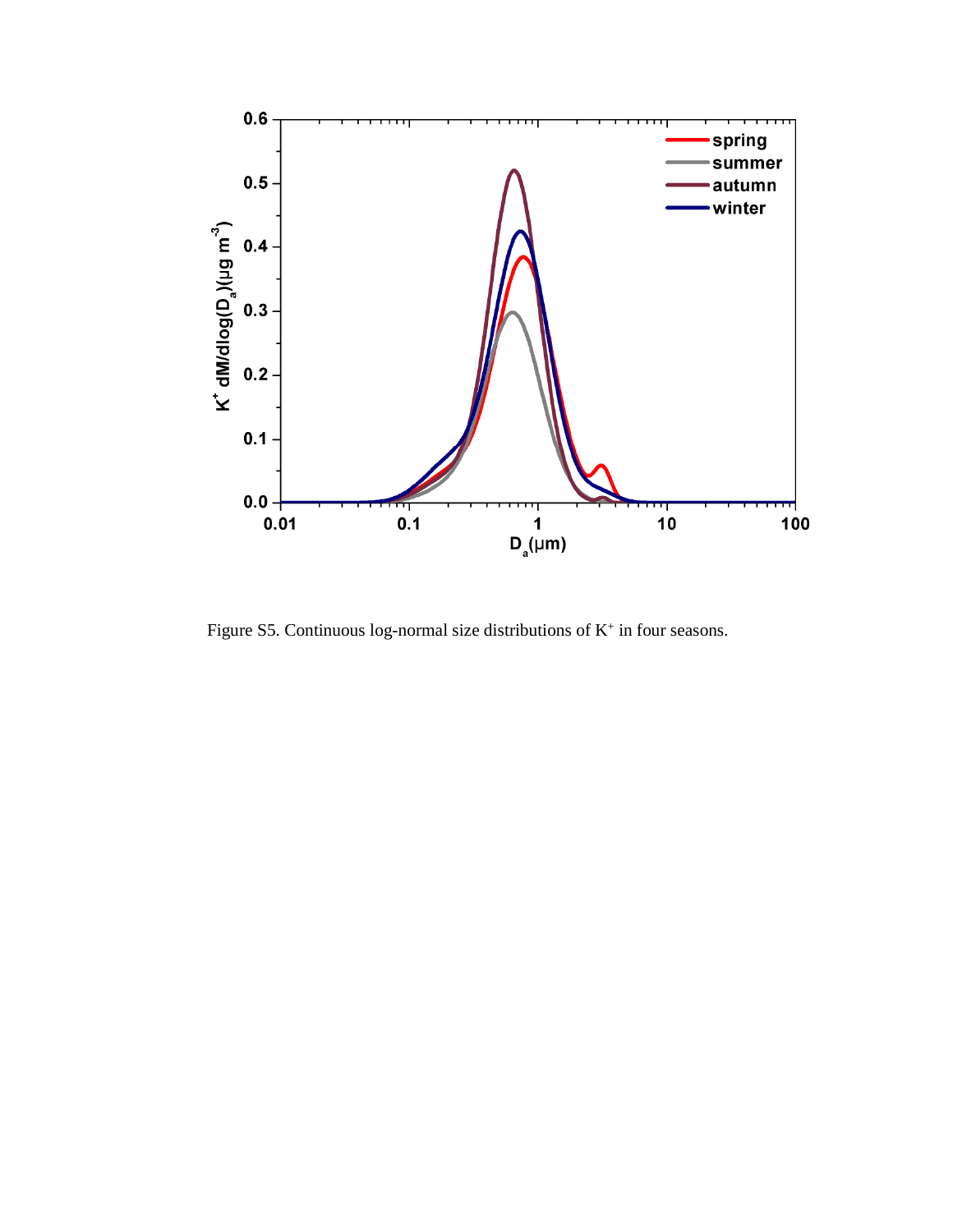

**Figure S6.** Correlations between  $Ca^{2+}$  and fine soil concentrations (2.20[Al]+2.49[Si]+1.63[Ca]+2.42[Fe]+1.94[Ti]) in four seasons in Guangzhou during 2014.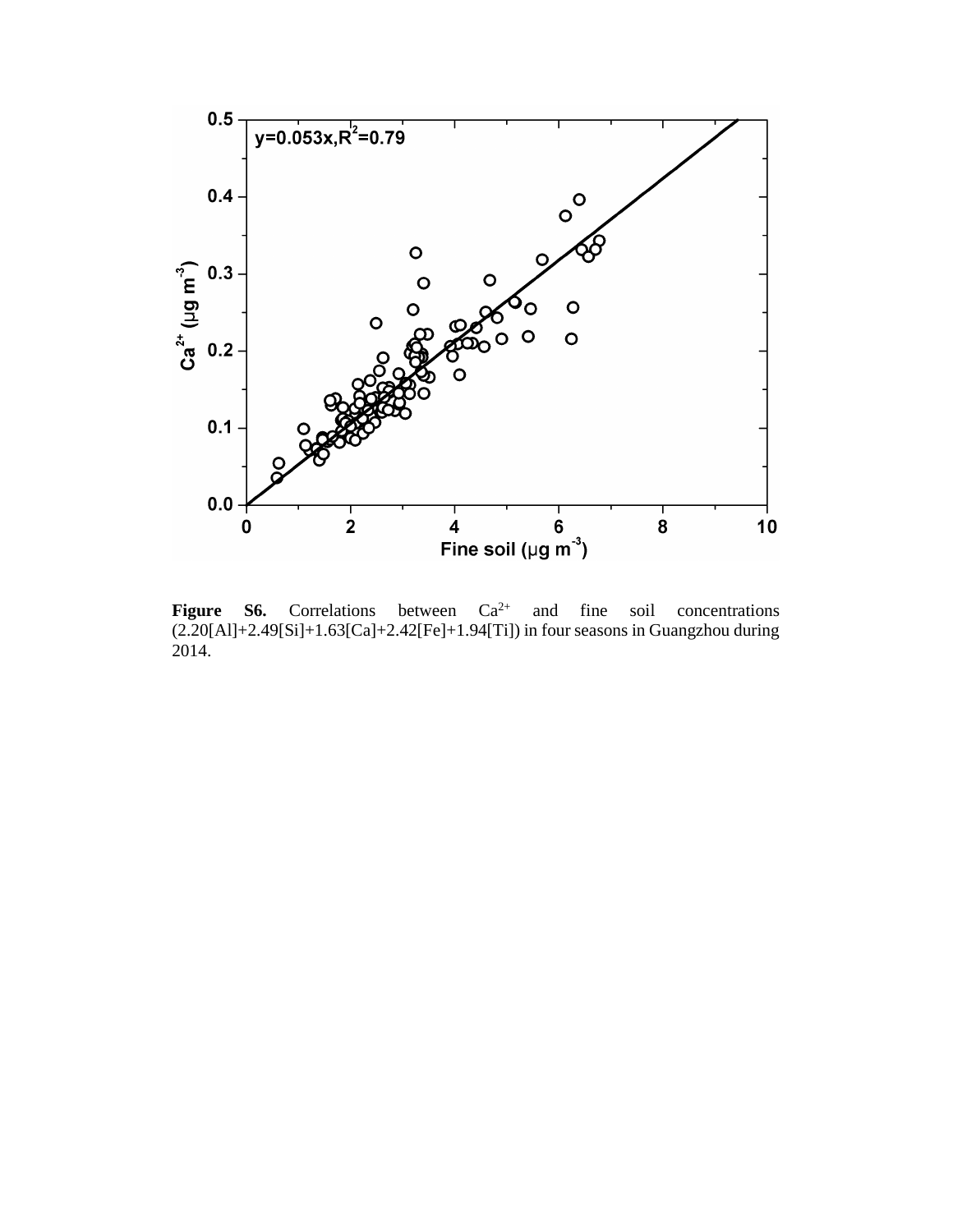

Figure S7. Correlations between filter-base and online NO<sub>3</sub> concentrations in four seasons in Guangzhou.